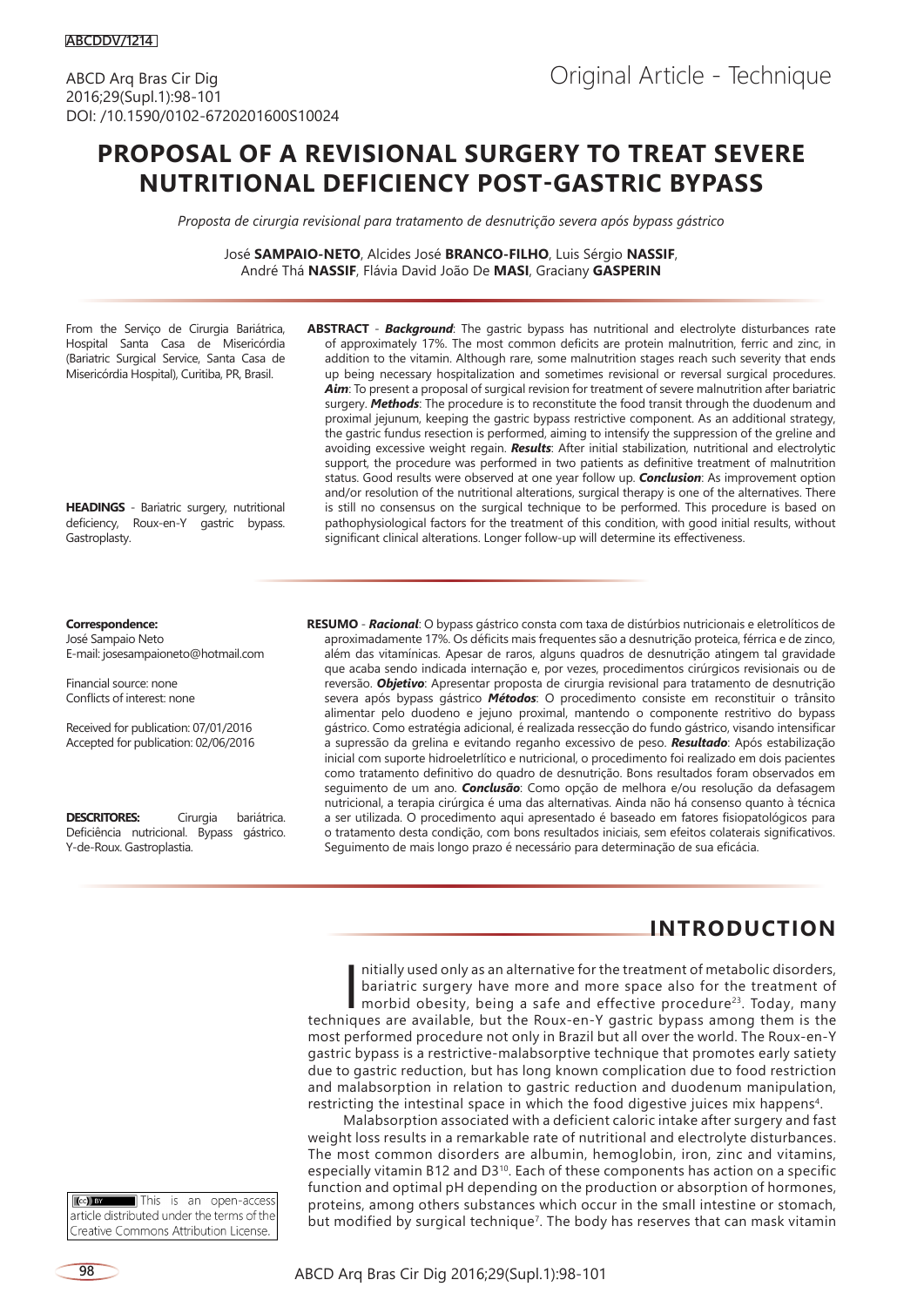## **RESULTS**

deficiency over a period which can range from days to years after surgery. In addition, many patients are admitted to the procedure already with nutritional deficiencies, which can aggravate the situation in the postoperative period<sup>6</sup>.

Secondary to this vitamin and mineral deficits occur diarrhea and possible development of other conditions such as peripheral neuropathies and visual damage by vitamin deficiency, bone loss by limiting the absorption of calcium and vitamin D, anemia due to lack of iron and proteins and also the dumping syndrome<sup>10</sup>.

The clinical trial of reversal of these deficits is given mainly by the use of multivitamins, but adherence to this kind of treatment is flawed because it depends on continuity and must be unanimous. Finally, some malnutrition boards reach such severity that the reversal surgery ends up being indicated<sup>7</sup>.

The aim of this study was to present surgical technique of gastroplasty partial reversal as surgical treatment option for severe malnutrition correction after gastric bypass.

### **METHOD**

The study was approved by the Ethics Research Committee of Santa Casa Hospital, Curitiba, PR, Brazil. Patients signed the free and informed consent form for the surgery.

The procedure consists on open surgery, with access from the midline followed by release of supramesocolic adhesions. After identification of the bypassed stomach, it is held release of the vessels of greater curvature, followed by resection of the background and part of the gastric body with electrocautery and strengthening clamps line with manual suture. Then, is proceeded side anastomosis between food loop in 10 cm from the previous gastroenterostomy and gastric antrum at 4 cm from the pylorus. After section of the feed loop distally to the new anastomosis, the original enteroanastomosis is resected, with control of the underlying mesentery (Figure 1). Finally, negative methylene blue test is carried out ending the procedure.



**FIGURE 1** - Proposal for a revisional procedure for treating severe nutritional deficiency after bariatric surgery

This procedure was applied in two cases in which revisional surgery was indicated as malnutrition treatment after stabilization of severe undernutrition and electrolyte imbalance. The patients were women between the fourth and fifth decade of life, prior submitted to laparotomic Roux-enY gastric bypass; in that time they were with BMI 38.61 and 51.92. They were re-hospitalized two years later malnutrition with hypoalbuminemia, anasarca, diarrhea, BMI 19.9 and BMI 19.06, with severe asthenia, malnutrition, diarrhea, giving the suspection of short common loop.

The first patient was initially treated with partial parenteral nutrition, and subsequently by total. Without improvement, revisional surgery was indicated due protein deficiency, altering to 370 cm the common handle and adding gastrostomy (G). After two months, was carried out partial reversal procedure (PR). With two days of the procedure, diet was changed to liquid. Twenty days after as outpatient clinic, the patient was asymptomatic with improvement in diarrhea and anasarca. Denied food intolerance, good intake of legumes and vegetables, one to two bowel movements daily (Bristol 4), making use of multivitamin and with BMI 26.67, complaining of joint pains (Figure1).







**FIGURE 3** – Case 2 postoperative monitoring

The second case had hypertension controlled via drug therapy before gastric bypass in Roux-en-Y. After, blood pressure was normal with liberation of the use of anti-hypertensive. As outpatient, had malnutrition symptoms, accompanied by recurrence of hypertension and depression requiring drug treatment. In reoperation, common loop measured 280 cm. She received blood transfusions, plasma and total parenteral nutrition (TPN) preoperatively and underwent surgery to lengthen food loop to 370 cm. After three months, she was with BMI 20.69, the same malabsorptive syndrome, anasarca, anemia, hypoalbuminemia and suspected incretinic hyperactivity; she was submitted to gastrostomy (G) and released for treatment at home with improved of hypoalbuminemia and depression. After 12 months, BMI was 25.15,bur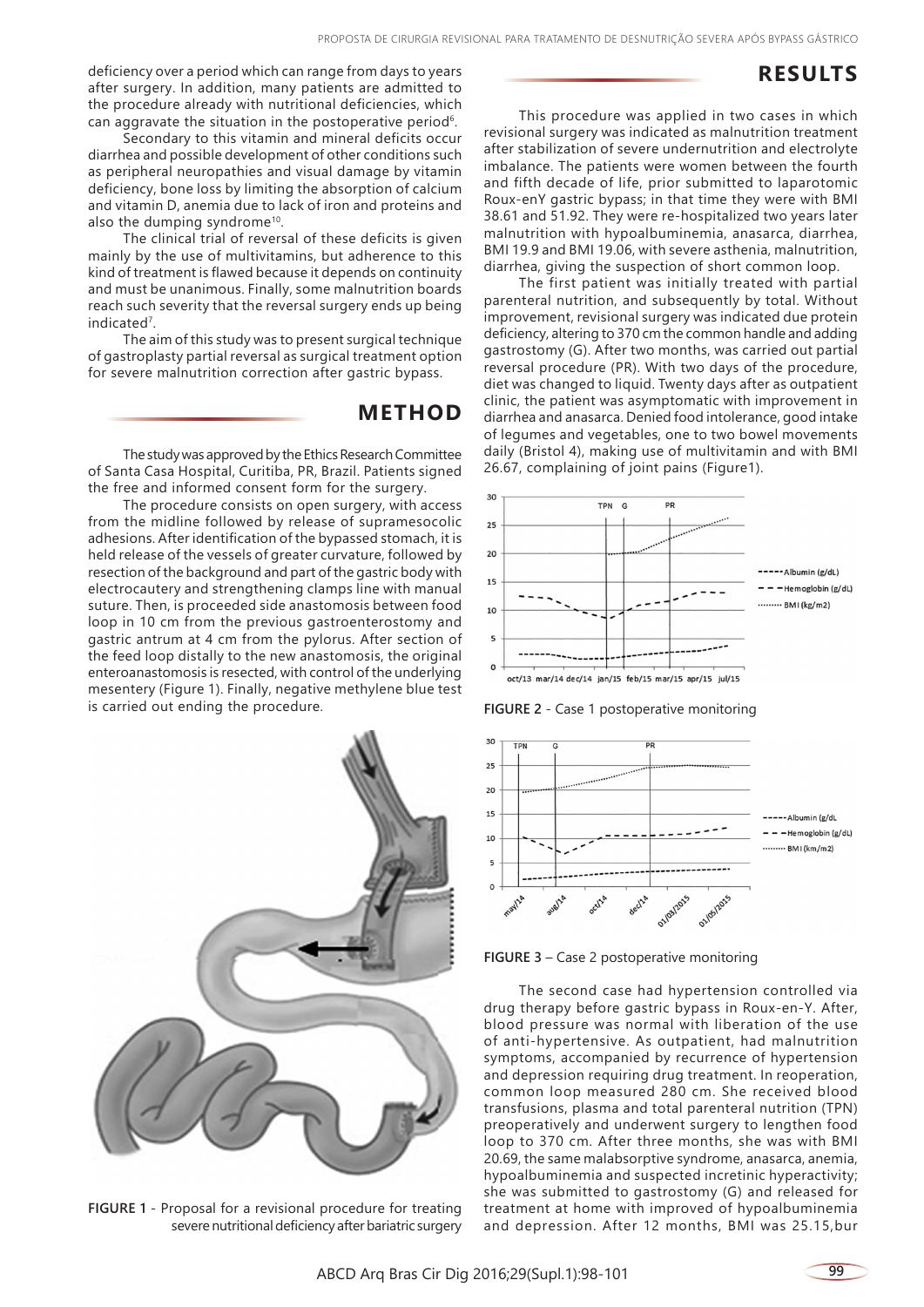maintained malnutrition and intestinal malabsorption and was indicated partial reversal (PR) surgery. After four months postoperatively as outpatient the BMI was 32.4, PEE 74.06%, free diet, good acceptance of legumes and vegetables, once or twice daily evacuation and proper hydration. Referred heartburn and dumping complaints with sweets and fried food (Figure 2).

#### **DISCUSSION**

The basis for the reduction and weight maintenance is to restrict food intake and/or malabsorption of nutrients, as well as decrease the gastrointestinal transit time, which can provide many nutritional deficiencies. However, the majority of candidates for bariatric surgery already have deficient micronutrients even before the surgical procedure, and that preoperative disability associated with the anatomical and physiological changes caused by surgical technique may predispose to the development of severe vitamin and mineral deficiencies<sup>7</sup>.

Regarding the surgical technique, Roux-en-Y gastric bypass reduces stomach volume to approximately 30-50 ml. To do so, is required to delete gastric fundus, body and antrum, as well as duodenal portion of the small intestine. These areas have specific function producing substances necessary for the absorption of micronutrients, such as intrinsic factor for activation of vitamin B12, HCl for reducing Fe<sup>3+</sup> to Fe<sup>2+</sup> at the gastric body and the absorption of iron, calcium, thiamine, magnesium and folic acid (vitamin M) in the duodenum. However, the most common nutritional deficiencies regarding this technique are vitamin B12, iron and folic acid<sup>24</sup>. Besides the deficiency of micronutrients, still occurs deficiency of macronutrients as the protein deficit $^2$ 

Among the causes, there is excessive food restriction due to decreased gastric volume. Surgical manipulation of the gastrointestinal tract associated with drastic change in eating habits trigger a change in bowel habits, which leads to diarrhea, constipation or flatulence after surgery. It has been in diarrhea a major cause of malnutrition. The most common causes of post bypass diarrhea are intolerance to bile salts, exacerbation of previously subclinical lactose intolerance, irritable bowel syndrome, malabsorption and a long loop bypass<sup>15</sup>. Among other causes are dumping syndrome, infectious origin, ileocecal valve dysfunction and pelvic diseases<sup>1</sup>.

Another significant cause of malnutrition is short bowel syndrome after bypass; however, nowadays it is recommended to throw it away because of the small number of patients who actually have this situation when submitted to loop approach. This situation leads to malabsorptive state due to massive alteration of the small intestine promoted by the bypass, that may result in intestinal failure, dehydration and malnutrition without oral or intravenous supplementation.

The incretinic hyperactivity, among the above causes, comes as a diagnosis of exclusion. In this situation, nutritional deficiency occurs with early stimulation of the distal gut, increased secretion of GLP- 1 and PYY, and hyperinsulinemia and intestinal hypermotility.

The specific clinical signs are noticeable only in the more advanced stage of disability<sup>16</sup>. When symptomatic, primarily patients with disabilities have diarrhea and moderate dehydration. Among the complications has been the early and late ones, and within these two categories can find many clinical situations already exhaustively related<sup>5,11</sup>. Associated with metabolic complications are those of psychological origin<sup>3,26</sup>.

Monitoring of nutritionists after the procedure is necessary, aimed at modifying the diet and may reach the restriction of lactose consumption and eventually gluten, nutritional education based on limitations and needs from the surgical technique, and adequate fluid intake<sup>2,15</sup>. In addition, the professional cardiac and endocrinological monitoring is needed due to

hypertensive continuous evaluation, lipid and insulin necessities, adjustment of drug doses to patients who need it, either by variation weight or comorbidities after surgery. In addition, it must also be the follow up made by other professionals that belong to the multidisciplinary team of bariatric care<sup>13</sup>.

Adjunct to these, there is a need for multivitamin and mineral supplementation<sup>13</sup>. However, the success of any clinical therapeutic method depends on adherence to treatment and return for follow-up and documentation of nutritional evolution.

The proposed surgery is feasible and safe, based on the trigger mechanism of the syndrome; it has similar effect like the other reversal techniques, but with low levels of mortality. Performing partial gastrectomy in the excluded stomach, the gastric pouch and orexigenic stimulus of ghrelin is decreased, which prevent excessive weight regained. Anastomosing food loop with the pre-pyloric antrum restores normal intestinal tract and entero-insular axis, resulting in PYY and GLP 1 decrease and, consequently, intestinal hypermotility and hyperinsulinemia. It is possible to get further reversal of nutritional deficiency and hypoalbuminemia, giving a better quality of life and health status for these patients. However, patients in the sample had a sensitive weight regain.

#### **CONCLUSION**

As improvement option and/or resolution of the nutritional alterations, surgical therapy is one of the alternatives. There is still no consensus regarding the surgical technique to be performed. This procedure is based on pathophysiological factors for the treatment of this condition, with good initial results, without significant clinical alterations. Longer follow-up will determine its effectiveness.

#### **REFERENCES**

- 1. Abell TL, Minocha A. Gastrointestinal complications of bariatric surgery: diagnosis and therapy. Am J Med Sci. 2006 Apr;331(4):214-8.
- 2. Aills L, Blankenship J, Buffington C, Furtado M, Parrott J. ASMBS Allied Health Nutritional Guidelines for the Surgical Weight Loss Patient. Surg Obes Relat Dis. 2008 Sep-Oct;4(5 Suppl):S73-108. doi: 10.1016/j. soard.2008.03.002.
- 3. Alvarez-Leite JI. Nutrient deficiencies secondary to bariatric surgery. Curr Opin Clin Nutr Metab Care. 2004 Sep;7(5):569-75..
- 4. Alves LFA, Gonçalves RM, Cordeiro GV., Lauria MW, Ramos AV. Beribéri pós bypass gástrico: uma complicação não tão rara. Relato de dois casos e revisão da literatura. Arq Bras Endocrinol Metab [Internet]. 2006 June [cited 2016 Aug 17] ; 50( 3 ): 564-568.
- 5. Bloomberg RD, Fleishman A, Nalle JE, Herron DM, Kini S. Nutritional deficiencies following bariatric surgery: what have we learned? Obes Surg. 2005 Feb;15(2):145-54.
- 6. Blume CA, Scheid KL, Francio RF, Trindade EN, Von Diemen V, Trindade MRM. Perfil nutricional dos pacientes submetidos ao bypass gástrico em Y-de-Roux, 2012. Disponível em: <http://www.lume.ufrgs.br/ handle/10183/75987>. Acesso em: 6 ago. 2015
- 7. Bordalo LA, Mourão DM, Bressan J. Nutritional deficiencies after bariatric surgery: why they happen? Acta Med Port. 2011 Dec;24 Suppl 4:1021-8.
- 8. Brolin RE, Gorman RC, Milgrim LM, Kenler HA. Multivitamin prophylaxis in prevention of post-gastric bypass vitamin and mineral deficiencies. Int J Obes. 1991 Oct;15(10):661-7.
- 9. Brolin RE, Gorman JH, Gorman RC, Petschenik AJ, Bradley LJ, Kenler HA, Cody RP. Are vitamin B12 and folate deficiency clinically important after roux-en-Y gastric bypass? J Gastrointest Surg. 1998 Sep-Oct;2(5):436-42.
- 10. Dalcanale LOF. Prevalence of nutritional deficiencies in patients in long term follow-up after Roux-en-Y Gastric Bypass, Universidade de São Paulo, 26 mar. 2008. Disponível em: <http://www.teses.usp.br/teses/ disponiveis/5/5147/tde-02062008-104303/>. Acesso em: 6 ago. 2015
- 11. Grace DM, Alfieri MA, Leung FY. Alcohol and poor compliance as factors in Wernicke's encephalopathy diagnosed 13 years after gastric bypass. Can J Surg. 1998 Oct;41(5):389-92.
- 12. Halpern A, Fisiopatologia da obesidade. In: Garrido AB, Ferraz EM, Barroso FL, Marchesini JB, Szego T. Cirurgia da 58 Obesidade. Sociedade Brasileira de Cirurgia Bariátrica, Ed Atheneu, São Paulo, pp. 9-17,2002